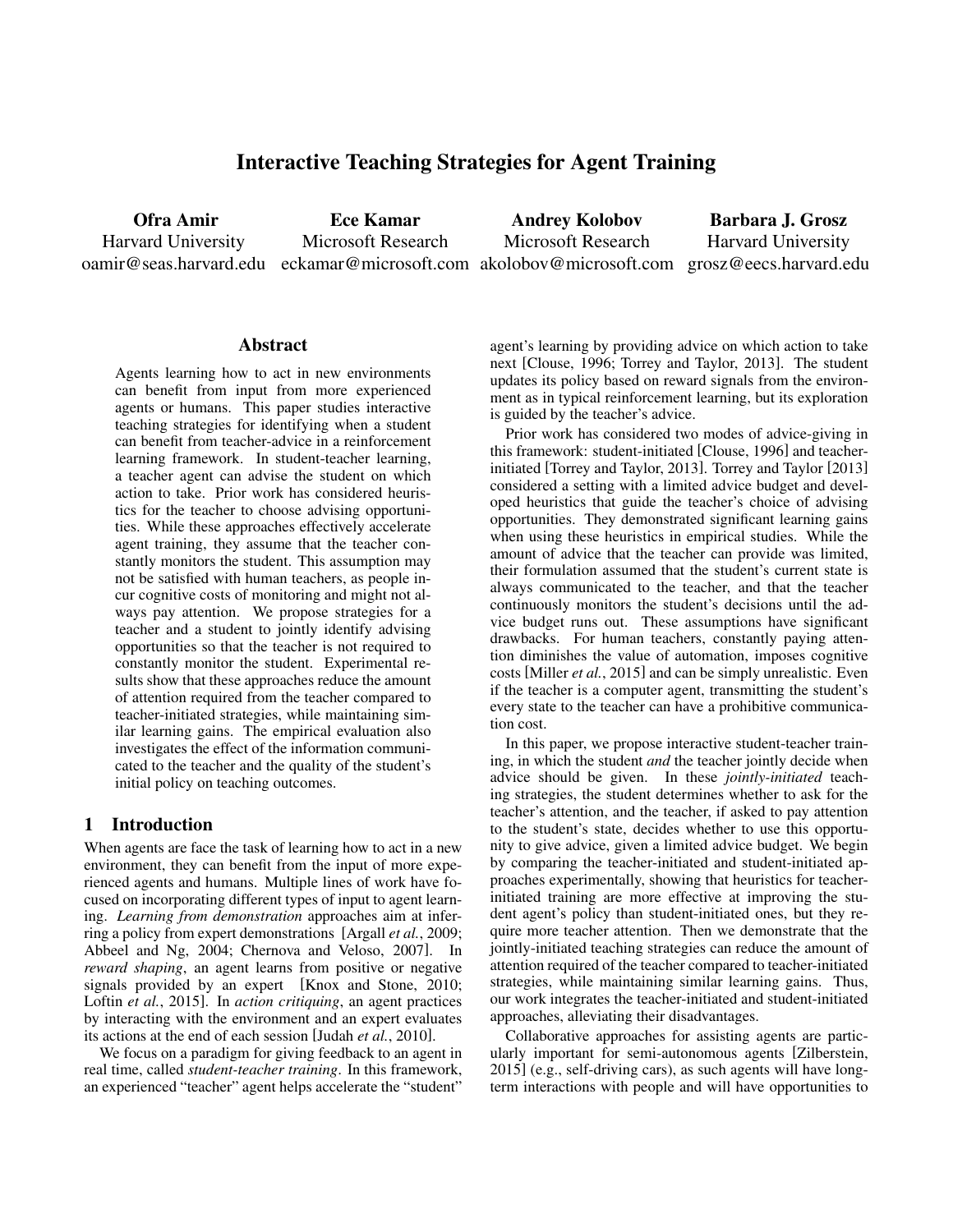continuously improve their policies based on these interactions. Therefore, in addition to comparing the effectiveness of different interactive training strategies, we investigate the effect on learning performance of factors that may vary across agent-human settings. In particular, our empirical evaluations analyze the effect of the information communicated to the teacher and the quality of the initial policy of the student on teaching outcomes.

The contributions of the paper are threefold. First, it extends prior work on the teacher-student reinforcement learning framework by considering both communication and attention requirements, motivated by settings in which a person will assist agents' learning. Second, it proposes jointlyinitiated advising approaches to reduce attention demands for the teacher. Third, it empirically evaluates the proposed approaches in the Pac-Man domain, and explores the effect of various aspects of teaching strategies on student learning gains and teacher attention requirements.

### 2 Related Work

Our paper builds and expands on prior work studying the student-teacher reinforcement learning framework [Clouse, 1996; Torrey and Taylor, 2013], discussed in Section 3.

Chernova & Veloso [2007] proposed a confidence-based approach in which a learning agent asks for demonstrations when it is uncertain of its actions. In their approach, in contrast to the teacher-student framework, the agent only learns from the expert demonstration without receiving a signal from the environment. Judah et al. [2014] proposed a framework for active imitation learning, in which an agent can query an expert for its policy for a given state. They also assumed that the learning agent does not receive a reward signal from the environment. Furthermore, they assumed that the agent can simulate trajectories and does not query for demonstration during execution. Rosenstein & Barto [2004] proposed a supervised actor-critic RL framework in which a supervisor's action is integrated with a learning agent's action. In contrast to our work, they assume a continuous action space. Griffith et al. [2013] proposed a Bayesian approach for integrating human feedback on the correctness of actions to shape an agent's policy. Rosman and Ramamoorthy [2014] developed methods for deciding when to advise an agent, but assume teachers have access to a knowledge base of common agent trajectories.

Our motivation for aiming to reduce the attention required from the teacher is rooted in prior research on human-agent interaction and human attention. These works have developed methods for detecting human attention and for incorporating it into agent decision making, taking into consideration the limited attention resources available to people as well as the costs of interruptions [Horvitz *et al.*, 1999; 2003]. *Adjustable autonomy* approaches take into account the user's focus of attention when deciding whether to act autonomously or transfer autonomy to the user [Tambe *et al.*, 2002; Goodrich *et al.*, 2001]. Models of human attention are also key in developing approaches for supporting humans supervising autonomous systems [Cummings and Mitchell, 2008; Fong *et al.*, 2002].

## 3 Student-Teacher Reinforcement Learning

The student-teacher framework [Clouse, 1996] includes two agents: a student and a teacher. We assume that the teacher has already established a fixed policy for acting in the environment, denoted  $\pi_{teacher}$ , whereas the student uses a reinforcement learning algorithm to learn its policy, denoted  $\pi_{student}$ . At any state s, the teacher can give advice to the student by sharing  $\pi_{teacher}(s)$ . This formulation requires that the teacher and the student share the same action space but does not assume they share the same state representation. When the student receives advice from the teacher, it takes the suggested action. That action is then treated as any other action chosen by the student during the learning period, and Q-values are updated using the same learning algorithm.

Similarly to Torrey & Taylor [2013], we specify a limited advice budget for the teacher, but in contrast, we do not assume constant monitoring of the student by the teacher. Rather than specifying an attention budget, we consider the attention required of the teacher as an additional metric by which we evaluate the different teaching strategies. We consider two different metrics for attention: (1) the number of states in which the teacher had to assess the student's state (to decide whether to give advice), and (2) the overall duration of the teaching period (i.e., the last time step in which the teacher had to assess the student's state).

Instead of fixing an attention budget, we choose to analyze the amount and duration required by training strategies, because considerations about attention vary among different settings. For example, if a person is helping an autonomous car to improve its policy, the overall duration of the teaching period does not matter because the person is always present when the car drives. However, the person might not pay attention to the road at all times and therefore there is a cost associated with monitoring the car's actions to decide whether to intervene. Moreover, if teaching in this setting requires the human to take control over the car, then providing advice incurs an additional cost beyond monitoring the agent's behavior (i.e., deciding whether to intervene requires less effort than actually intervening). Thus, in this setting, we would like to minimize the number of states in which we require the teacher's attention as well as the number of times the teacher is required to give advice. In contrast, if an expert is brought to a lab to help train a robot, teaching is done during a dedicated time period in which the teacher watches a robot student. Here, minimizing the overall duration of the teaching period will be more important than minimizing the number of states in which attention is required.

#### 3.1 Teacher-Initiated Advising

Torrey & Taylor [2013] proposed several heuristics for the teacher to decide when to give advice, using the notion of state *importance*. Intuitively, a state is considered important if taking a wrong action in that state can lead to a significant decrease in future rewards, as determined by the teacher's Qvalues. Formally, the importance of a state, denoted  $I(s)$ , is defined as:

$$
I(s) = \max_{a} Q_{(s,a)}^{teacher} - \min_{a} Q_{(s,a)}^{teacher}
$$
 (1)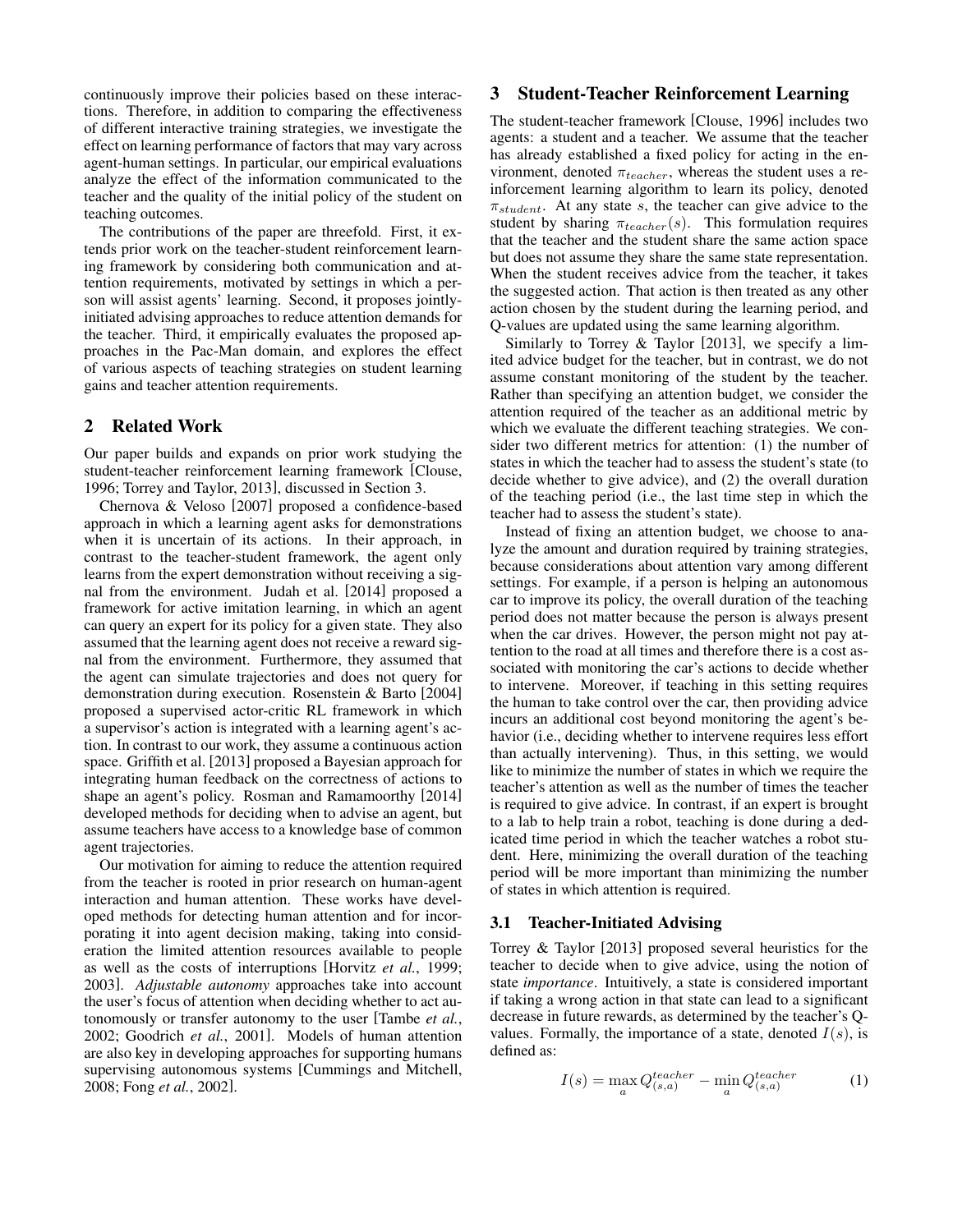Three variations of this heuristic were suggested: (1) *Advise Important*: giving advice when  $I(s) > t_{ti}$  (where  $t_{ti}$  is a predetermined threshold); (2) *Correct Important*: giving advice if  $I(s) > t_{ti}$  and  $\pi_{student}(s) \neq \pi_{teacher}(s)$ . This heuristic assumes that the teacher has access to the student's chosen action for the current state; (3) *Predictive Advising*: giving advice if  $I(s) > t_{ti}$  and the teacher predicts that the student will take a sub-optimal action. This approach assumes that the teacher does not know the student's intended action and instead develops a predictive model of the students' actions over time. We do not include *Predictive Advising* in our study to avoid the assumption that a person would develop a predictive model of the students' actions. Moreover, even with agent teachers, the ability to predict an action will greatly depend on the size of the action space.

We also evaluate the *Early Advising* baseline heuristics used by Torrey & Taylor. Using the *Early Advising* heuristic, the teacher gives advice in all states until the entire advice budget is spent. Similarly, with *Early Correcting*, the teacher advises the student in any state in which  $\pi_{student}(s) \neq$  $\pi_{teacher}(s)$  until exhausting the advice budget (as *Correct Important*, this heuristic assumes that the student's intended action is communicated to the teacher).

#### 3.2 Student-Initiated Advising

We consider several heuristics for the student agent to determine when to ask the teacher for advice. Similarly to *correct important*, the *Ask Important* heuristic uses the notion of state-importance to decide whether the student should ask for advice. It uses the *student's* Q-values when computing Equation 1 and asks for advice when  $I(s) > t_{si}$ , where  $t_{si}$  is a threshold set for the student agent.

The *Ask Uncertain* heuristic [Clouse, 1996] also considers Q-values differences (Equation 1) to decide whether to ask for advice, but differs from *Ask Important* in that it asks for advice when the difference is *smaller* than a given threshold  $t_{unc}$  (Equation 2). Intuitively, low Q-value difference signals that the student is uncertain about which action to take. This heuristic asks for advice when:

$$
\max_{a} Q_{(s,a)}^{student} - \min_{a} Q_{(s,a)}^{student} < t_{unc},\tag{2}
$$

where  $t_{unc}$  is the given student's threshold for uncertainty.

Chernova & Veloso [Chernova and Veloso, 2007] used the distance from a state to its previously visited nearest-neighbor state as one measure of confidence that is based on the agent's familiarity with the state. We implement this approach in the *Ask Unfamiliar* heuristic. In our settings states are described by a feature vector and we use Euclidean distance between feature vectors to determine the nearest neighbor. The student then asks for advice when:

$$
distance(s, NN(s)) > t_{unf}, \tag{3}
$$

where  $NN(s)$  is nearest neighbor of state s.

#### 3.3 Jointly-Initiated Advising

The student-initiated and teacher-initiated advising approaches both have shortcomings. The teacher-initiated approach requires the teacher to always pay attention. On the other hand, the advising decisions of the student are likely to be weak since they are guided by the student's noisy Q-value estimates. We design *jointly-initiated* advising approaches to address these shortcomings by having the right division of tasks between the teacher and the student. These approaches do not require the teacher to pay continuous attention while still utilizing the more informed signal of the teacher about whether advice is beneficial in a given state.

In *jointly-initiated* advising, the student decides whether to ask for the teacher's *attention* based on one of the studentinitiated approaches for asking for advice. Then, the teacher decides whether to provide advice based on one of the teacher-initiated advising approaches. We denote a jointlyinitiated heuristic by  $[X-\overline{Y}]$ , where X is a student heuristic for asking the teacher's attention and  $Y$  is a teacher heuristic for determining whether to give advice in the current state. For instance, *[Ask Important–Correct Important]* means that the *student* asks for the teacher's attention when  $I(s)_{student} > t_{si}$ . The teacher will then assess the state and will give advice if  $I(s)_{teacher} > t_{ti}$ .

Once the teacher decides to give advice, it will continue monitoring the student's actions until advice is no longer needed, and will later resume monitoring only when the student asks for the teacher's attention next<sup>1</sup>. The motivation for this approach is that once the teacher is already paying attention, it will be better able to judge whether additional advice is required in consequent states, until the student takes the right course of action. In addition, it requires less contextswitching of the teacher.

#### 4 Empirical Evaluation

Our experiments have four objectives: (1) Comparing student-initiated and teacher-initiated strategies: we assess the relative strengths and weaknesses of the existing approaches; (2) Evaluating the proposed jointly-initiated approaches: we compare the performance of the joint heuristics to that of the best-performing prior heuristics, as determined by the first experiment; (3) Exploring the effect of the student's initial policy quality on performance: in real-world settings, autonomous agents will likely start with some preprogrammed basic policy rather than learn "from scratch". Therefore, we evaluate the benefits of the teaching sessions when varying the quality of the student's initial policy. The quality of the initial policy is varied in two ways: by varying the length of the student's independent training (without access to teacher advice) prior to the teaching session, and by pre-training the student in limited settings that do not include some important features of the game, so that the student cannot learn certain skills; (4) Exploring the effect of sharing the student's intended action with the teacher: while sharing the student's intended action can reduce the use of the teacher's advice budget, sharing the student's action might be infeasible in some domains, and also incurs additional communication costs. Therefore, we explore the extent to which sharing the intended student action benefits learning.

<sup>&</sup>lt;sup>1</sup>We evaluated the student-initiated approaches using this continued monitoring, but it did not lead to significant differences.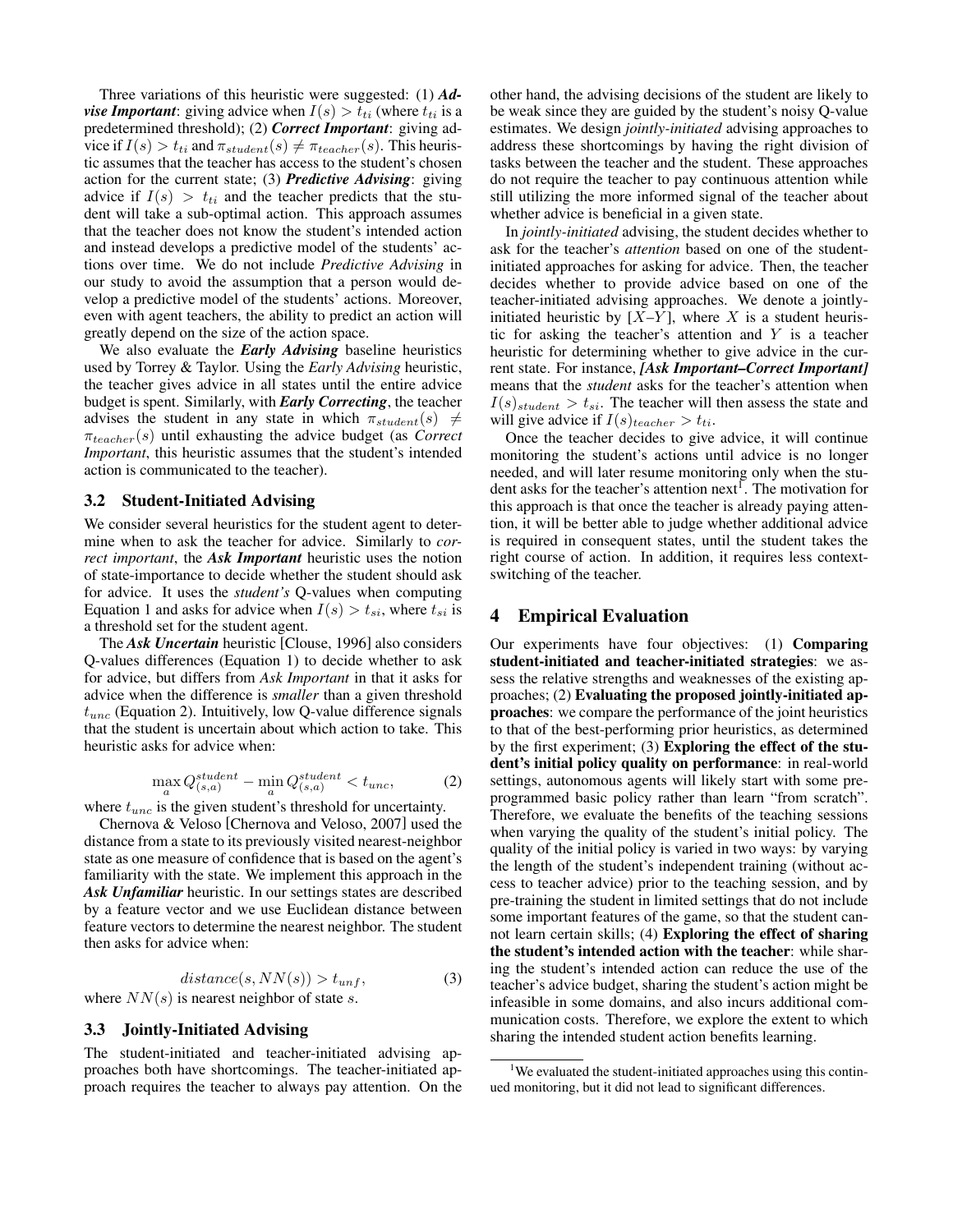

Figure 1: The Pac-Man Game.

#### 4.1 Experimental Setup

We used the Pac-Man vs. Ghosts League competition [Rohlfshagen and Lucas, 2011] as our experimental domain. Figure 1 shows the game maze used in our experiments. This game configuration includes two types of food pellets: regular pellets (small dots) are worth 10 points each and power pellets (larger dots) are worth 50 points each. In addition, after eating a power pellet, ghosts become edible for a limited time period. Pac-Man receives 200 points for each eaten ghost. A game episode ends when Pac-Man is eaten by a ghost, or after 2000 time steps. Ghosts chase Pac-Man with 80% probability and otherwise move randomly. In each state, Pac-Man has at most four moves (right, left, up or down).

Due to the large size of the state space, we use a highlevel feature representation for state-action pairs. Specifically, we use the 7-feature representation from Torrey & Taylor's [2013] implementation. Q-values are defined as a weighted function of the feature values  $f_i(s, a)$ :

$$
Q(s, a) = \omega_0 + \sum_i \omega_i \cdot f_i(s, a)
$$
 (4)

The student agent employed the Sarsa( $\lambda$ ) algorithm to learn the weights in Equation 4. We used the same parameter configuration as Torrey & Taylor [2013]:  $\epsilon = 0.05, \alpha =$  $0.001, \gamma = 0.999, \lambda = 0.9$ . The teacher agent was trained with the same learning configuration until its performance converged. Table 1 summarizes the heuristics for teacherinitiated and student-initiated advising strategies studied in our experiments, together with the thresholds we used for each of them. The thresholds were determined empirically.

#### 4.2 Evaluation Metrics

We evaluate the student's *learning rate* by assessing the student's performance at different time points during training. Specifically, in each trial, we paused training after every 100 game episodes and evaluated the student's policy at that time point by averaging 30 evaluation episodes (in which the student uses its current policy without exploring or updating its Q-values). Because trials have high variance depending on the student's eploration, we generate a learning curve by aggregating 30 separate trials. For example,Figure 2 (left) shows the learning curves comparing the performance of teacher-initiated and student-initiated approaches. The xaxis represents training episodes, and y-axis values show the average episode reward at that point in the training session.

For the teacher, *cumulative attention* is evaluated by averaging the number of states in which the teacher was asked to monitor the student. We assume that the teacher completely stops monitoring once the advice budget is fully used. Cumulative attention curves are generated by averaging the total number of states in which the teacher's attention was requried after every 100 game episodes, averaging these values over 30 trials. The left plot of Figure 2 shows a cumulative attention curve. As in the learning curve, the x-axis corresponds to training episodes. The y-axis values show the number of states in which the teacher's attention was required up to a given time point.

The overall *attention duration* required from the teacher is the average number of states it takes to use the entire advice budget. This metric can also be assessed by looking at the xvalue of the point in which the cumulative attention (y-value) flattens in the cumulative attention curves. For example, in Figure 2 (right), when using the *correct important* heuristic, the overall duration of required attention is 90 episodes, while *early correcting* only requires an attention duration of 10 episodes as the advice budget gets used quickly.

To assess the statistical significance of differences in average rewards and cumulative attention, we ran paired t-tests comparing the averages after each 100 training episodes.

| <b>Heuristic</b>     | <b>Initiator</b> | <b>Threshold</b>            | <b>Shared</b><br><b>Action</b> |
|----------------------|------------------|-----------------------------|--------------------------------|
| Early Correcting     | teacher          | None                        | Yes                            |
| Early Advising       | teacher          | None                        | No                             |
| Correct Important    | teacher          | 200                         | <b>Yes</b>                     |
| Advise Important     | teacher          | 200                         | No                             |
| Ask Important        | student          | 50                          | Yes                            |
| <b>Ask Uncertain</b> | student          | 30                          | Yes                            |
| Ask Unfamiliar       | student          | distance to nearest<br>Avg. | Yes                            |
|                      |                  | neighbor                    |                                |

Table 1: Student-initiated and teacher-initiated heurisitcs.

#### 4.3 Teacher Vs. Student Heuristics

Figure 2 (left) shows the student's learning rate when using heuristics for teacher-initiated and student-initiated advising. When using the teacher-initiated approaches, the teacher constantly monitors the state of the student until the advice budget runs out. When student-initiated advising approaches are used, the teacher only monitors the student when it is asked to advise. In all cases, the student's intended action is available to the teacher when giving advice.

Substantially and signficantly higher learning gains were obtained when using the teacher-initiated *Correct Important* heuristic compared to all other heuristics ( $p < 10^{-16}$ ). This can be seen in Figure 2 (left). For example, after 200 training episodes with the teacher, an average reward of 3055.64 is obtained when using *Correct Important*, compared to an average reward of 2688.03 when using the next best heuristic. All other heuristics led to higher learning rates compared to the *no advice* (green dashed line) condition ( $p < 10^{-10}$ ). There were no statistically significant differences between any other pairs of advising strategies.

The higher learning gains obtained when using teacherinitiated advising are expected; the teacher has more knowledge than the student about the domain and has a good policy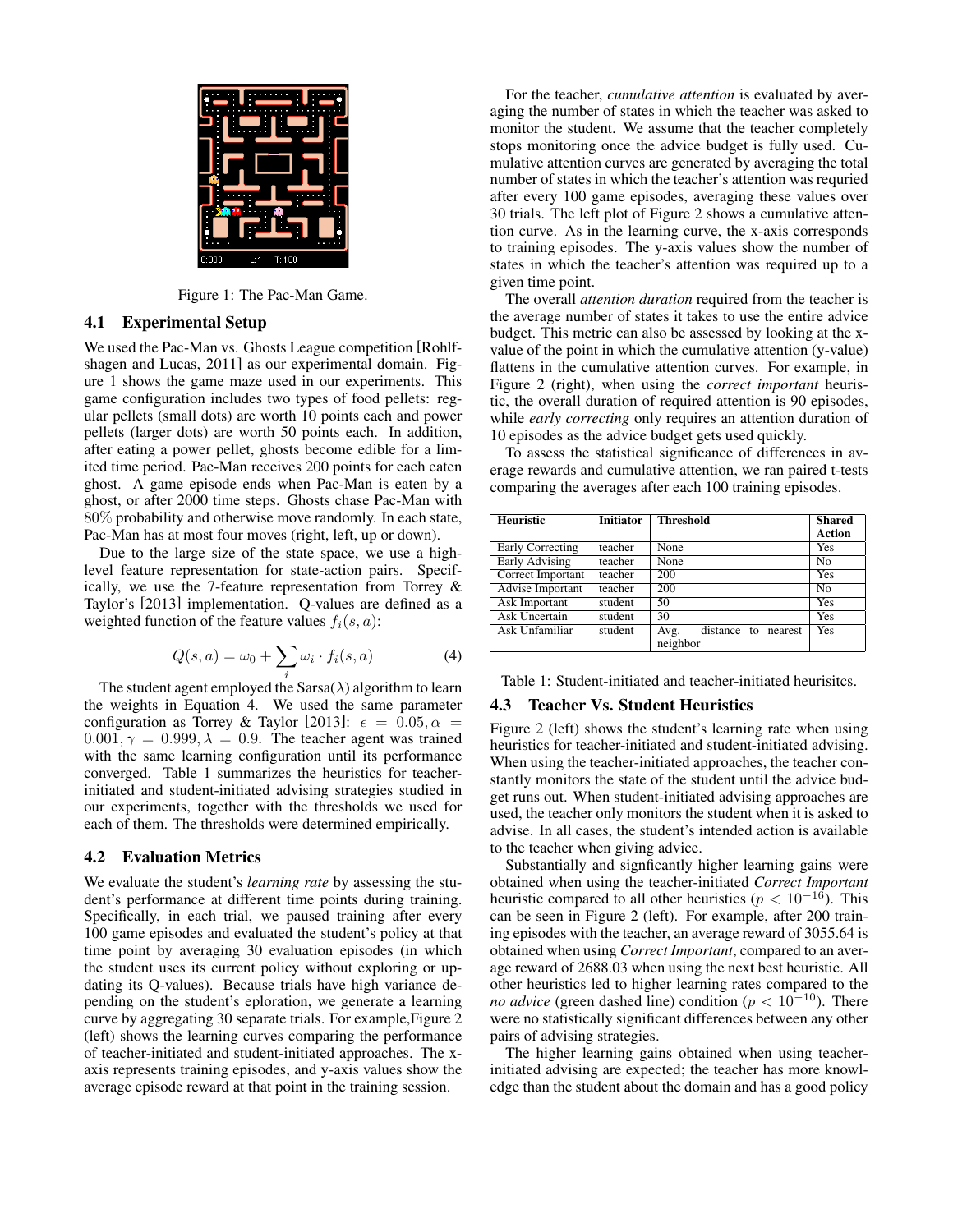for making decisions in it, which allows it to choose effective teaching opportunities. Consider the game state shown in Figure 1 as an illustrative example. Intuitively, this is an important state: if Pac-Man (the student) makes a wrong move, it might be eaten by a ghost; if, however, it proceeds towards the power pellet, it will have an opportunity to earn a high reward for eating a ghost. The teacher, which already knows the environment, can identify that this state is important based on its Q-values, while the student might not yet have enough information to come to this conclusion.

While the *Correct Important* heuristic results in the highest learning gains, it requires significantly more teacher attention than the other approaches. This can be seen in Figure 2 (right), which shows the average cumulative attention required of the teacher; i.e., the total number of states in which teacher's attention was required up to a given episode. Teacher attention is required in significantly more states when using *Correct Important* compared to all other heuristics (72382.06 states compared to only 6358.86 states for *Ask Unfamiliar*, which is the most attention-demanding studentinitiated heuristic,  $p < 0.0001$ ). In addition, the overall duration of teacher's attention (i.e., number of episodes until the advice budget is fully used) is larger for *Correct Important* (90 episodes compared to less than 40 episodes required when using any of the other heuristics).

#### 4.4 Jointly-Initiated Teaching Strategies

The results reported so far show that the teacher-initiated advising strategies outperform the student-initiated ones in terms of learning gains, but require more attention. In this subsection, we present results from an evaluation of the jointly-initiated teaching strategies, which aim to reduce the attention required from the teacher while maintaining the benefits of student-initiated advising. We thus compare their performance with that of the top performing teacher-initiated teaching strategy, *Correct Important*.

As Figure 3 (left) shows, when using the heuristic *[Ask Important–Correct Important]*, the student obtains similar rewards to those obtained when using *Correct Important*. The rewards at any given time point were on average slightly higher when using *[Ask Important–Correct Important]*, but while this difference was statistically significant ( $p = 0.008$ ), it was not substantial (average difference of 18.5 points). Figure 3 (right) shows that the *[Ask Important–Correct Important]* heuristic required the teacher's attention in fewer states (64,711.47 states compared to 72,382.07 states). This difference was statistically significant ( $p < 10^{-5}$ ), and substantial. However, the overall duration of required teacher's attention when using *[Ask Important–Correct Important]* is 140 episodes (indicated by the  $x$  value corresponding to the maximal total attention), compared to 50 episodes when using the *Correct Important* heuristic. That is, while the jointlyinitiated teaching strategy requires the teacher's attention in fewer states, the duration of the training session, and thus teacher's needed attention span, is longer.

To ensure that the performance is achieved as a result of the student's choice of states in which to ask for advice, we also evaluate a random baseline where the student asks for the teacher's attention with 0.5 probability (the average rate

of asking for advice by the *Ask Important* heuristic until the advice budget runs out). As shown in Figure 3, this random baseline (*Ask Random–Correct Important]*, dashed purple) does not perform as well as *[Ask Important–Correct Important]*. Moreover, it requires significantly more cumulative teacher attention, as well as a longer teaching period (both attention and learning gains differences were statistically significant,  $p < 10^{-5}$ ). This shows that while the student's perception of importance is not as accurate as that of the teacher, it is still useful for identifying advising opportunities.

The strength of the *[Ask Important–Correct Important]* heuristic is its recall for important states. While the student heuristic *Ask Important* has many false positives when trying to identify important states due to the students' inaccurate Q-values, combining it with the teacher's *Correct Important* heuristic, which assesses whether the state is truly important, mitigates this weakness.

The other jointly-initiated teaching strategies, *[Ask Uncertain–Correct Important]* and *[Ask Unfamiliar–Correct Important]*, lead to some improvement in learning rate compared to the *No Advice* baseline, but perform significantly worse than *Ask Random* and require more cumulative attention, because they rarely capture important states. That is, they suffer from a high false negative rate when trying to identify important states, and therefore when the teacher uses *Correct Important* in combination with these approaches, it typically decides not to give advice (as the state is not important). This is evident by the long duration it takes until the advice budget runs out when using these heuristics (Figure 3).

*[Ask Uncertain–Correct Important]* suffers from a higher false negative rate because in its essence, *Ask Uncertain* captures states with a small Q-value range rather than those with a high one. While in some of these states the student might be uncertain of its actions, it might also mean that none of the actions will lead to significantly decreased performance. *[Ask Unfamiliar–Correct Important]* also suffers from possibly missing important states and using the advice when its impact is smaller, because unfamiliar states might not be important ones. In addition, appropriately identifying unfamiliar states likely requires more sophisticated domain-dependent similarity methods.

#### 4.5 The Effect of Student's Initial Policy

The quality of the students initial policy may affect the effectiveness of different advising strategies. To gain insights into this relationship, we experimented with student agents that differ in the quality of their initial policies.

We observe similar trends and relative performance of the different teaching strategies when varying the length of the student's independent training prior to the teaching session. As the quality of the initial policy of the student improves (i.e., the student's initial policy is based on more independent learning episodes, in the same game settings), the performance of the jointly-initiated and student-initiated teaching strategies that are based on state importance can better identify important states in which the teacher's attention is required. However, in general, the overall benefit of advising the student decreases, as there is less room for improvement of higher-quality initial policies.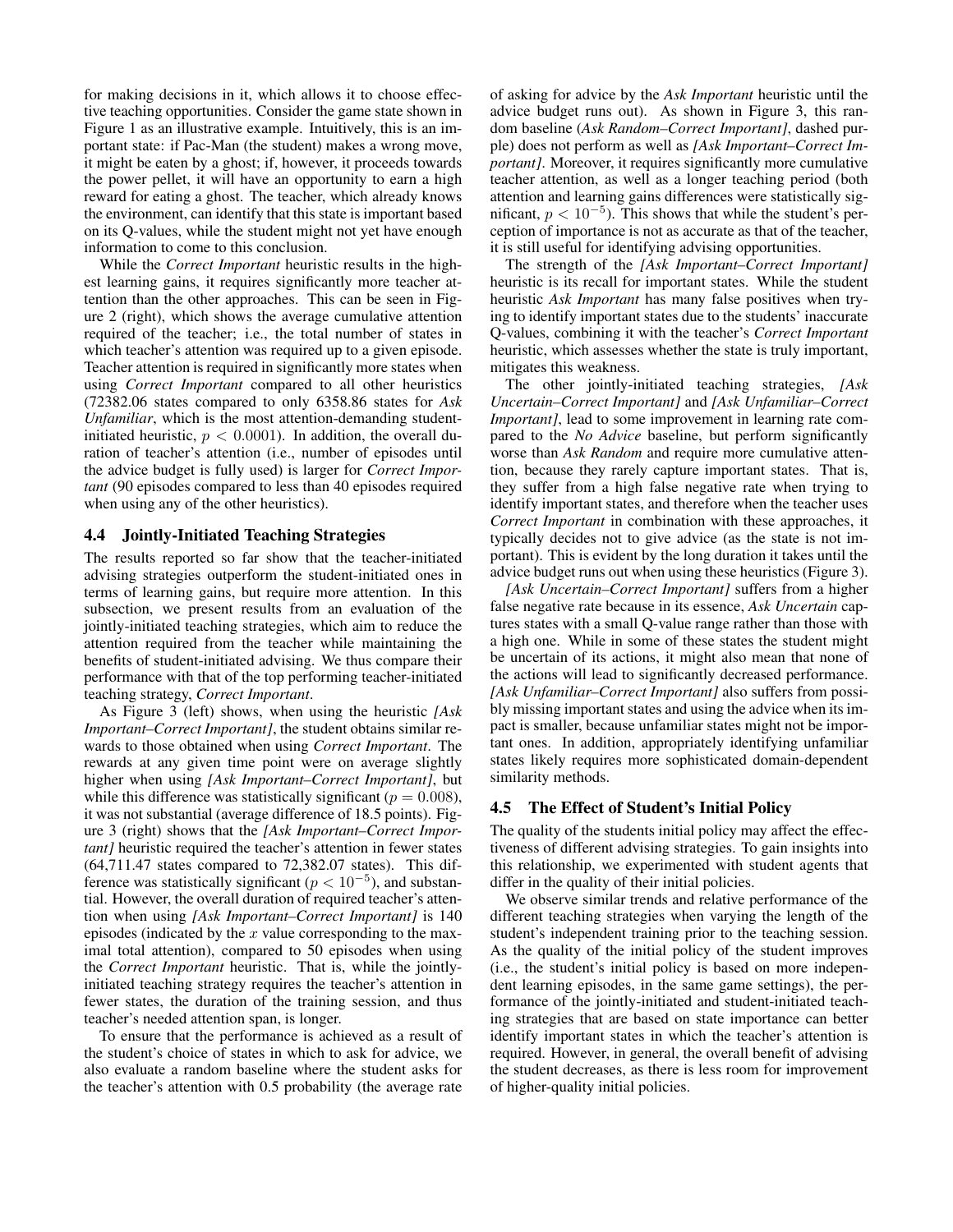

Figure 2: Average reward (left) and average attention (right) obtained by student-initiated and teacher-initiated approaches. The student was trained for 100 episodes prior to teaching, and actions were shared with teacher.



Figure 3: Average reward (left) and cumulative attention (right) obtained by jointly-initiated and teacher-initiated advising. The student was trained for 100 episodes prior to teaching, and actions were shared with teacher.



Figure 4: Average reward (left) and cumulative attention (right) obtained by jointly-initiated and teacher-initiated advising. The student was trained for 300 episodes prior to teaching.



Figure 5: Average reward (left) and cumulative attention (right) obtained by jointly-initiated and teacher-initiated advising. The student trained for 150 episodes prior to teaching in game without power pellets, and actions were shared with teacher.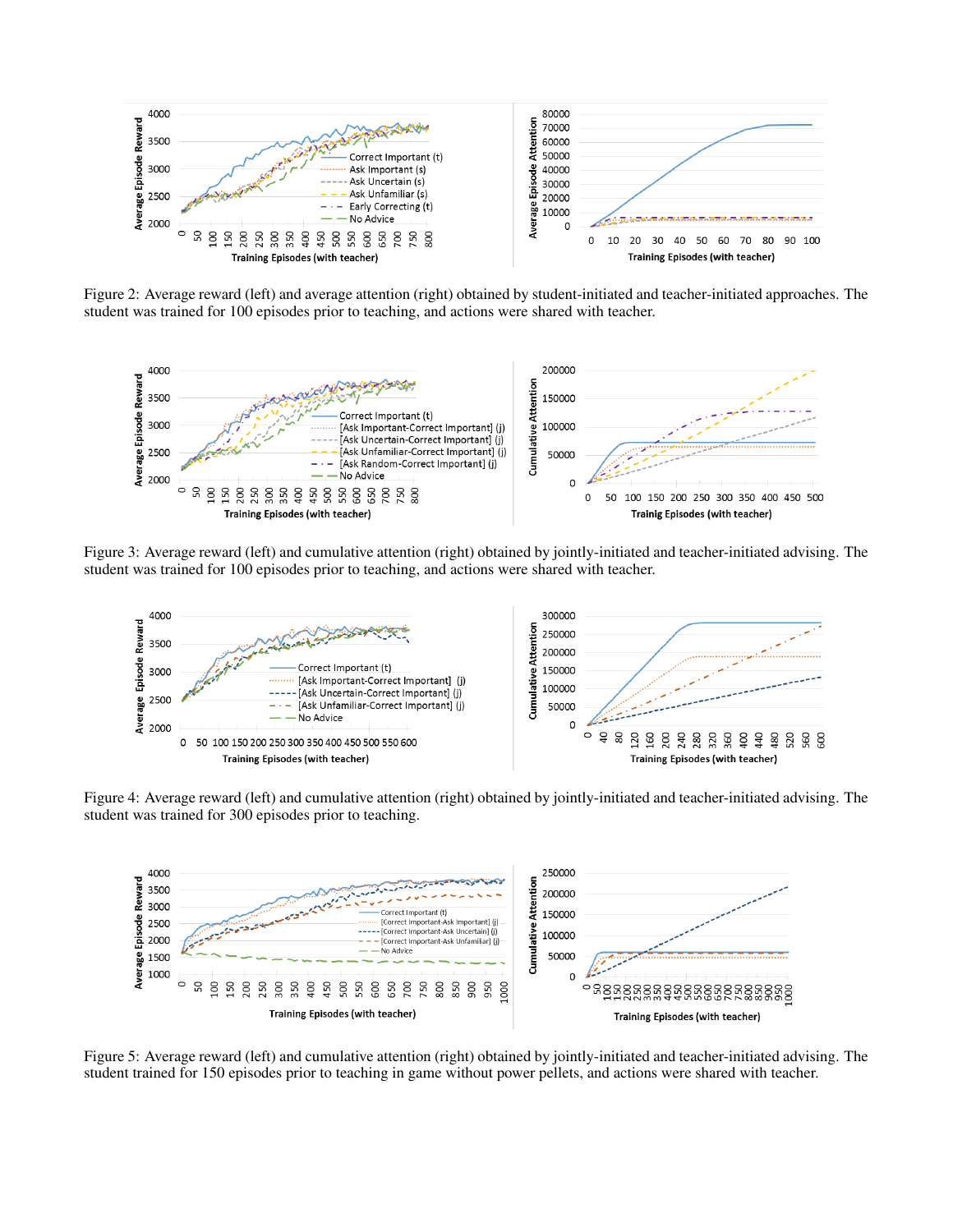

Figure 6: Average reward (left) and cumulative attention (right) obtained by jointly-initiated and teacher-initiated advising when the action is shared vs. when it is not shared. The student was trained for 100 episodes prior to teaching.

Figure 4 shows the performance of the jointly-initiated approaches and the *Correct Important* heuristic when the student's initial policy was established after 300 episodes of individual training. While the overall trends are similar to those obtained when the initial policy was determined after only 100 episodes (Figure 3), the reduction in the required teacher attention when using *[Ask Important–Correct Important]* compared to that required when using *Correct Important* increases when the student starts with a better initial policy. For example, when the student was independently trained for 100 episodes, advising based on *[Ask Important–Correct Important]* required attention in 7670.6 fewer states than advising based on *Correct Important*; the difference in required attention increased to 92162.6 states if the student was trained for 300 episodes independently. In addition, when the student had longer independent training, the overall attention duration when using *[Ask Important–Correct Important]*) was only 10 episodes longer than when using *Correct Important* (compared to 50 episode gap when the independent training only lasts 100 episodes).

Teacher advice is especially beneficial when the student learns its initial policy in a limited setting that does not allow the student to explore the complete state space. Figure 5 shows the performance of the different teaching strategies when applied to a student that developed an initial policy in settings without power pellets. Without any advising (green bottom line), the student's policy does not improve, as it does not manage to learn about the positive rewards of eating power pellets and consequently does not learn to eat ghosts. Since the student has already established low weights for features that correspond to the possibility of eating power pellets, without guidance it is not able to learn this new skill. However, with teaching, it quickly improves its policy.

While *[Ask Important–Correct Important]* is still the best performing heuristic for jointly-initiated advising, the *[Ask Unfamiliar–Correct Important]* heuristic does relatively better compared to settings in which the student was trained on the same game instance prior to teaching. Although it is outperformed by the *[Ask Uncertain, Correct Important]* heuristic in terms of student performance (after 400 episodes), it requires significantly less teacher attention. The relative performance improvement for the *Ask Unfamiliar* approach for getting the teacher's attention can be explained by the fact that states that involve high proximity to power pellets may appear less familiar (as they were not included in the initial independent training), and also correspond to important states.

#### 4.6 Sharing the Student's Intended Action

*Correct Important* and *[Ask Important–Correct Important]* both assume that the intended action is shared with the teacher so that the teacher can correct the student if the state is considered important *and* the student's intended action is suboptimal. In contrast, *Advise Important* and *[Ask Important– Advise Important]* give advice when the state is considered important, regardless of the student's intended action. As Figure 6 (left) shows, sharing the intended action significantly improves performance for all heuristics as it allows the teacher to save the teaching budget to prevent student mistakes. However, it also requires more attention from the teacher (right figure). The effect of sharing the action is similar for the teacher-initiated and jointly-initiated approaches.

### 5 Conclusion and Future Work

This paper investigates interactive teaching strategies in a student-teacher learning framework. We show that using a joint decision-making approach, the amount of attention required from the teacher can be reduced compared to teacherbased approaches, while providing similar learning benefits.

Our empirical evaluation used the Pac-Man game, which is an example of a dynamic domain where making mistakes in some states is particularly harmful (e.g., being eaten by a ghost). Real-world dynamic settings such as semiautonomous driving will also likely have these types of important states (e.g., causing an accident). However, the importance heuristic will likely not generalize well to domains where "unrecoverable" mistakes are rare (e.g., mapping a new territory, where each action can be immediately reversed). In such settings, unfamiliarity- and uncertainty-based heuristics are likely to be more useful.

There are several directions for future work. Methods for generalizing the teacher's advice beyond a specific state could further accelerate learning. For instance, the student knows the teacher decided not could try to learn a model of important states based on the teacher's responses to advice requests. From the human-agent interaction perspective, we plan to study people's attention while interacting with semiautonomous systems and incorporate attention models into the student's strategies for asking for advice. As AI systems continue seeking input from humans in critical domains such as driving, we see value in developing approaches that reason about considerations specific to humans and benefit from the complementary abilities of humans and machines.